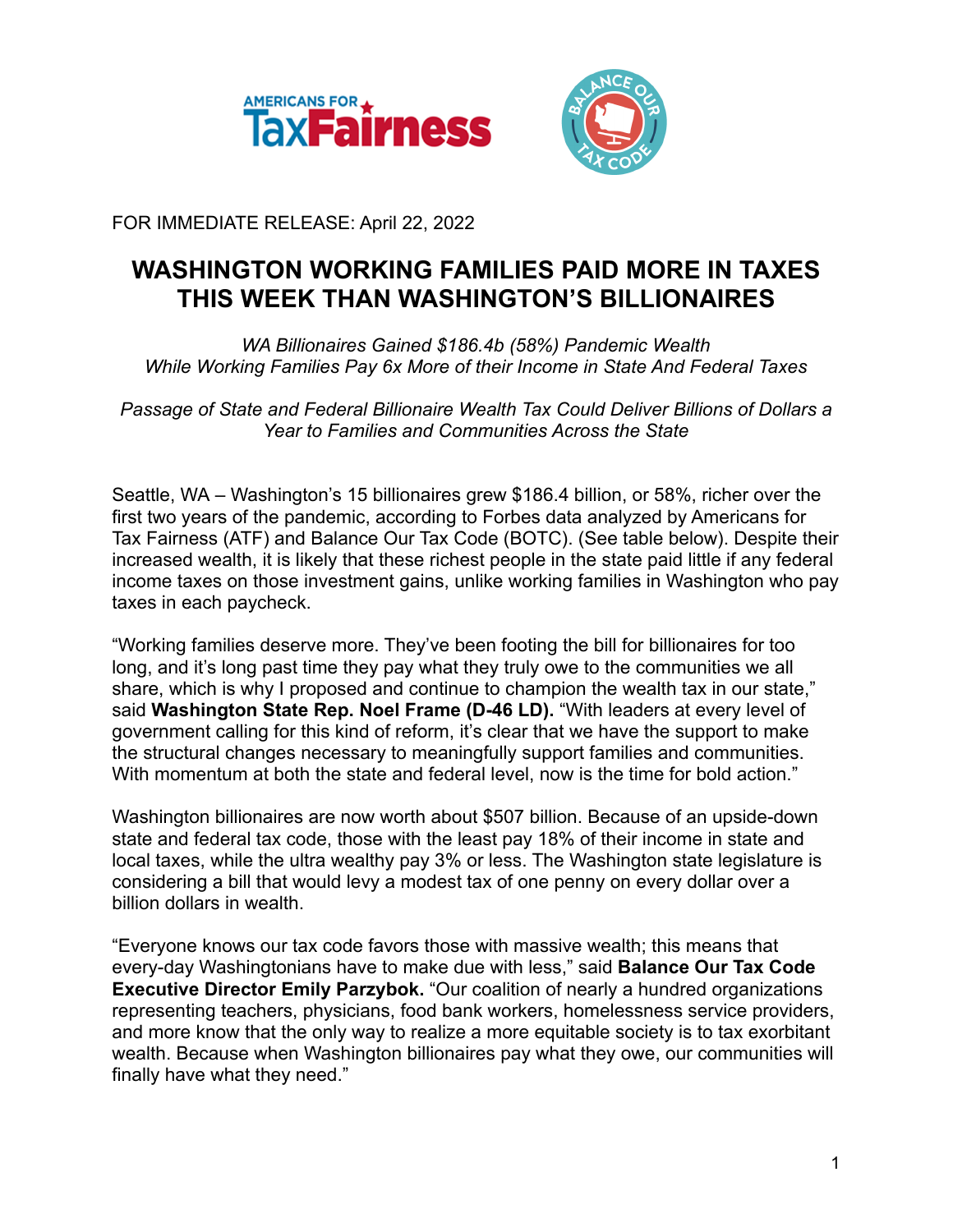Billionaires and the ultra-rich generate wealth through corporate stock and other investments, but they can avoid paying taxes on the growth of those investments because taxes aren't paid unless those assets are sold. The very wealthy [do not need](https://www.wsj.com/articles/buy-borrow-die-how-rich-americans-live-off-their-paper-wealth-11625909583) [to sell their assets](https://www.wsj.com/articles/buy-borrow-die-how-rich-americans-live-off-their-paper-wealth-11625909583) to turn the increasing value of their wealth into cash income; instead, they use their fortunes to secure special low-interest loans allowing them to live lavishly without paying taxes. Moreover, a lifetime of such wealth growth from assets can be [passed onto their families tax-free](https://americansfortaxfairness.org/issue/stop-protecting-billionaires-close-stepped-basis-loophole/).

"The failure to tax increases in billionaire wealth from skyrocketing corporate stock and other investments is the worst loophole in our loophole-ridden tax code. Working people are taxed on their paychecks all year, every year. Simple justice demands that billionaires do the same," said **Frank Clemente, Executive Director of Americans for Tax Fairness**. "Congress should close this loophole in the legislation members are now negotiating to help families cope with rising prices and make major investments in clean energy, all paid for by making sure billionaires and wealthy corporations pay what they owe."

| <b>Name</b>            | <b>Net Worth</b><br>Mar. 18, 2020<br>(\$ Millions) | <b>Net Worth</b><br>Apr. 5, 2022<br>(\$ Millions) | 24 Month<br><b>Wealth</b><br>Growth<br>(\$ Millions) | <b>24 Month %</b><br><b>Wealth Growth</b> |
|------------------------|----------------------------------------------------|---------------------------------------------------|------------------------------------------------------|-------------------------------------------|
| <b>WASHINGTON</b>      | \$320,400                                          | \$506,771                                         | \$186,371                                            | 58.2%                                     |
| Jeff Bezos             | \$113,000                                          | \$189,827                                         | \$76,827                                             | 68.0%                                     |
| <b>Bill Gates</b>      | \$98,000                                           | \$135,022                                         | \$37,022                                             | 37.8%                                     |
| <b>Steve Ballmer</b>   | \$52,700                                           | \$99,576                                          | \$46,876                                             | 88.9%                                     |
| MacKenzie Scott        | \$36,000                                           | \$49,083                                          | \$13,083                                             | 36.3%                                     |
| Melinda French Gates   | N/A                                                | \$6,400                                           | N/A                                                  | N/A                                       |
| Charles Simonyi        | \$3,500                                            | \$6,254                                           | \$2,754                                              | 78.7%                                     |
| <b>Howard Schultz</b>  | \$3,000                                            | \$4,020                                           | \$1,020                                              | 34.0%                                     |
| <b>Gabe Newell</b>     | \$3,500                                            | \$3,859                                           | \$359                                                | 10.2%                                     |
| James Jannard          | \$2,800                                            | \$2,791                                           | (\$9)                                                | $-0.3%$                                   |
| Craig McCaw            | \$1,800                                            | \$2,187                                           | \$387                                                | 21.5%                                     |
| Orion Hindawi          | \$1,500                                            | \$2,041                                           | \$541                                                | 36.1%                                     |
| David Hindawi          | \$1,400                                            | \$1,828                                           | \$428                                                | 30.6%                                     |
| Martin Selig           | \$1,600                                            | \$1,390                                           | (\$210)                                              | $-13.1%$                                  |
| <b>Bob Muglia</b>      | N/A                                                | \$1,306                                           | N/A                                                  | N/A                                       |
| <b>Bruce Nordstrom</b> | N/A                                                | \$1,187                                           | N/A                                                  | N/A                                       |
| Chuck Bundrant*        | \$1,600                                            | N/A                                               | N/A                                                  | N/A                                       |

**Source:** Forbes data from March 18, 2020, and April 5, 2022, analyzed by Americans for Tax Fairness and available [here.](https://docs.google.com/spreadsheets/d/1MksOhwmIojtZihAmPcfcYeaGoG3FOFZmiKUza1dIRD4/edit?usp=sharing)